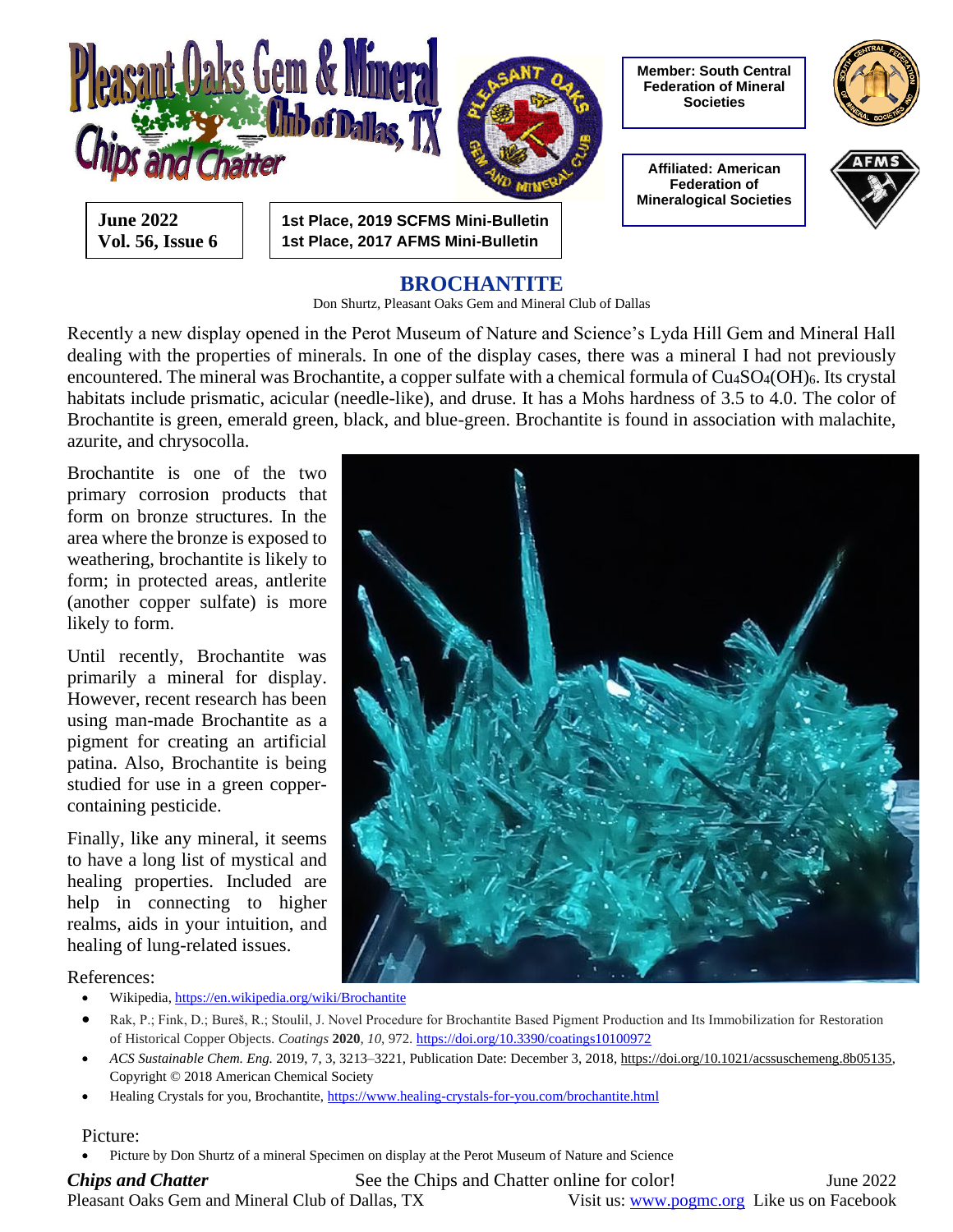## **Federation News**

#### **AFMS President's Message**

Margaret Kolaczyk, AFMS 2022 president From the June 2022 AFMS Newsletter

Hi everyone, I just returned from the CFMS Convention and Show hosted by the Antelope Valley Gem & Mineral Club in Lancaster California. Due to starting a new job, I was only



able to attend on Saturday. So up at 4 am and drive for 3 1/2 hours. It has been some time since there was a CFMS Convention and Show and the Antelope Valley Gem & Mineral Club did not disappoint. They did a fantastic job. Hats off to the club—their hard work showed. This year there were 20 display cases in competition. I was unable to attend the banquet, so I

### **An American First: Rockhounding & Fossil Collecting in a National Monument**



Jennifer Haley, AFMS Historian From the June 2022 AFMS Newsletter

Rockhounding and fossil collecting, as you know, are not allowed in the United States' national monuments. However, when the BLM's initial planning process

began for the Mojave Trails National Monument in California, Rockhounds got involved. Rockhounds were very aware this was their one and only chance to possibly keep their collecting sites accessible within the new monument.

Rockhounds showed up, got involved, and stayed involved during the initial planning process. Rockhounds learned how to submit public comments in the articulate way BLM management needed them presented, so the comments could be included in the official planning. Rockhounds submitted more public comments than any other organization or category of individuals involved in the planning process.

This was and is, amazing feedback for all Rockhounds. Many thought their aspirations too high a hill to even try to climb. Many thought the environmental groups already had the BLM planning "in the bag," given the amount of lobbying money and attorneys they have at their use. Others leaned on their hope, hoping they could still collect in what has been one of their favorite collecting areas for more than 100 years. Rockhounds

do not know the final results. I can say that having display cases at any show is great and helps bring awareness to the public about what one can learn by joining a society/club. Some years back, Joe Goetz came up with the "Club Central" booth. This booth has information on the societies/clubs within the CFMS. Individuals are able to get information on what society/club is near where they live. The only downside is when a society/club does not update their information. As for me, it is always great to be able to see friends and make new friends when attending a show. I had hoped to be able to purchase some soapstone but no luck. The good side is that there will be more shows and one never knows what treasure is waiting around the corner. Happy hunting to one and all - be it on a field trip and/or at a show.

realizing last chances can be huge opportunities for success, worked together with American Lands Access, their societies, federation, the AFMS, and the BLM. Rockhounds realized entitlement wouldn't get them anywhere, but doing good work and working together would.

What's up next? Although rockhounding and fossil collecting are currently allowed in the Mojave Trails National Monument, the next phase of planning the monument is coming up this year. Rockhounds will be showing up, getting involved, and staying involved again.

History is alive, always adding to its growth rings, as the future becomes our present and then our past. It will be up to Rockhounds to decide what our future will be. What Rockhounds have accomplished so far in the planning of the Mojave Trails National Monument, is monumental. If Rockhounds succeed in their efforts and establish the approval of rockhounding in the final phase of the monument, it will be a major breakthrough for Recreational Rockhounding's future.

For more information about the monument: Watch the Rockhounding in the Mojave Trails National Monument video. Mojave Trails National Monument | Bureau of Land Management (blm.gov) Additional information on the Marble Mountains trilobite fossils.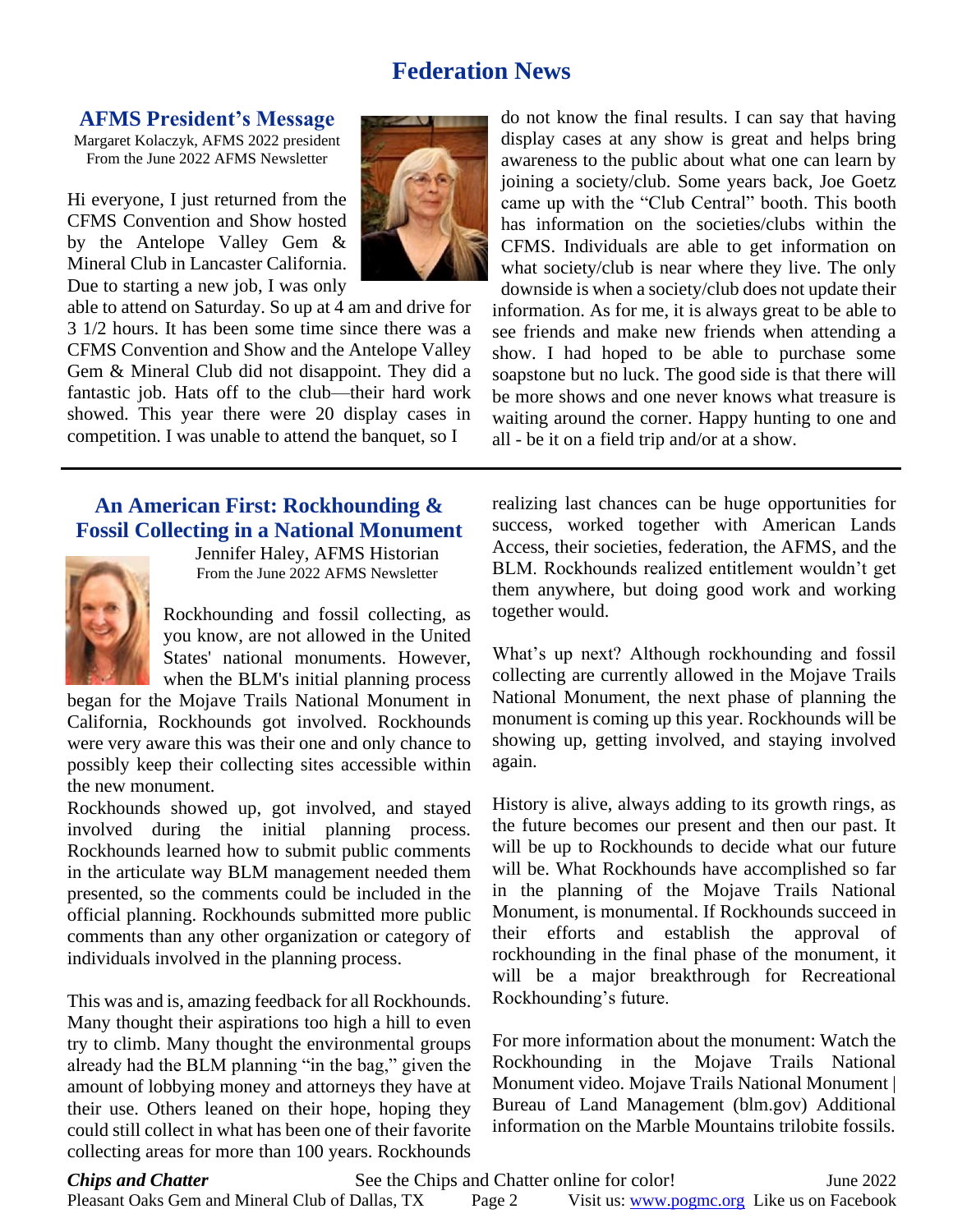# **Shows and Activities – Upcoming Show and Activity Dates**

**Check with the show contact to verify the show status**

**May 2022**

• **28–29 May, Fort Worth, TX, Fort Worth G&MS**, Will Rogers Memorial Center, website: [http://www.fortworthgemandmineralclub.org](http://www.fortworthgemandmineralclub.org/) **June 2022**

- 17-19 June, Carlsbad, NM, Carlsbad G&MS, Living Desert Zoo and Garden State Park, Website: carlsbadgms.org
- **18-19 June, Grapevine, TX, Arlington G&MC, Grapevine Convention Center, website: AGMC57.org**
- **July 2022**
- 1–3 July, Farmington, NM, San Juan County G&MS, McGee Park, Email: [torycbonner@gmail.com](mailto:torycbonner@gmail.com)
- 16–17 July, Tulsa, OK, Tulsa R&MS, Exchange Center at the Expo Square, website: [www.tulsarockandmineralsociety.org](http://www.tulsarockandmineralsociety.org/) **August 2022**
- 20–21 August, Bossier City, LA, Ark-La-Tex G&MS, Bossier Civic Center, website: larockclub.com **September**
- 24-25 September, Lubbock, TX, Lubbock G&MS, Lubbock Memorial Civic Center, website: [www.lubbockgemandmineral.org](http://www.lubbockgemandmineral.org/)
- 24-25 September, San Antonio, TX, Southwest G&MS, Wonderland of the Americas, website: [www.SWGMS.org](http://www.swgms.org/)
- **October**
- **8-9 October, Tri-City G&MS, Mayborn Civic and Convention Center, email[: selovelace@showdirection.com](mailto:selovelace@showdirection.com)**
- **14-16 October, Westwego, LA, G&MS of Louisiana, The John A Alario Event Center. SCFMS & AFMS Show and Convention, Contact J. David Cope, (504) 214-6754.**

#### **November**

- 5-6 November, Amarillo, TX, Golden Spread GM&TS, Amarillo Civic Center Complex, website[: www.amarillotreasure.com](http://www.amarillotreasure.com/)
- 11-13 November, Humble, TX, Houston G&MS, Humble Civic Center, website: hgms.org
- **19–20 November, Mesquite, TX, Dallas G&MS, Mesquite Convention Center, website: dallasgemandmineral.org**

**Ref: Rock & Gem Show Dates[, https://www.rockngem.com/ShowDatesFiles/ShowDatesDisplayAll.php?ShowState=ALL](https://www.rockngem.com/ShowDatesFiles/ShowDatesDisplayAll.php?ShowState=ALL) Ref: January – February 2022 SCFMS Newsletter**

## **Editor's Corner – Thanks to Rock & Gem Magazine**

Don Shurtz, Pleasant Oaks Gem and Mineral Club of Dallas

In the April Chips and Chatter's Editor's Corner, I published a Thank You to Highland Park Lapidary for their Webinars and helpful videos. This month I would like to send a big SHOUT-OUT to Rock & Gem Magazine. Rock & Gem magazine is "The Official Magazine of the AFMS". I think it would be fair to say it is the official magazine of the rockhounding hobby. On thei[r www.rockngem.com](https://ind01.safelinks.protection.outlook.com/?url=http%3A%2F%2Fwww.rockngem.com%2F&data=02%7C01%7Ctalvarez%40beckett.com%7Ce58a26ed83c543b2d7ef08d83fb053a4%7Cc097b26636fd48829d2d0ebb9dce1747%7C1%7C0%7C637329373828038426&sdata=BlEI5bdQIbr6aZW%2B5BEYOAcp8%2FzNp8EQMO%2FzusyqsOI%3D&reserved=0) website, they are publishing a wealth of information for rockhounds. Want to read articles about minerals – they are there. The same goes for rocks, fossils, and just about anything hobby-related information you want. There are summaries of their magazines back to 2018, reprints of many of the "What to Cut" articles, and reprints of many of the magazine feature articles. They even had a 4 part series about "Illustrious Opals" and, more recently, a series titled "Glorious Gemstones". You can go to the website and search. Even better, you can go to the website and sign up for a weekly email that will take you to feature posts. I have been on their email list for probably two years and look forward to each new email. In all their articles and series you have to contend with advertisements, but the advertisements are hobby-related and often very informative.

Rock &Gem magazine and Highland Park Lapidary both rate a PLUS with me, but that is just my 2  $\epsilon$  worth.

Don

### **VISIT AN AREA CLUB**

[Arlington Gem & Mineral Club,](https://www.agmc57.org/) meets the 1st Tuesday of each month at 7:30 pm, 1408 Gibbins, Arlington, TX [Cowtown Gem, Mineral, & Glass Club,](http://cera-fw.org/gem-mineral-glass/) meets the 2nd Tuesday at 7:00 pm, CERA 3300 Bryant Irvin Rd. Fort Worth [Dallas Bead Society,](https://www.google.com/url?sa=t&rct=j&q=&esrc=s&source=web&cd=2&cad=rja&uact=8&ved=0ahUKEwjIz5vbn4XKAhUDSyYKHUamBxQQFggkMAE&url=http%3A%2F%2Fdallasbeadsociety.org%2F&usg=AFQjCNGkGBFQJHy4DEpDYLqFSkfSsxooZw&sig2=FgwnpS31Cspz5uTtUszQtQ) meets 1<sup>st</sup> Saturday of each month at 10:00 am at The Point at CC Young, 4847 W. Lawther Dr., Dallas, TX [Dallas Gem & Mineral Society](http://www.dallasgemandmineral.org/) meets the 3<sup>rd</sup> Tuesday of each month at 7 pm, American Legion, 10205 Plano Rd, Dallas (next to their shop) [Dallas Paleontological Society,](http://www.dallaspaleo.org/) meets 2<sup>nd</sup> Wed. of each month at 7:00 pm, Brookhaven College, Building H, 3939 Valley View Lane, 75244 [Fort Worth Gem & Mineral Club,](http://www.fortworthgemandmineralclub.com/CLUB.html) meets 4<sup>th</sup> Tuesday of each month at 7:30 pm, 3545 Bryan Avenue, Ft. Worth [Oak Cliff Gem & Min Soc.](http://www.ocgemandmineral.com/), meets the 4<sup>th</sup> Tuesday of each month at 7:30 pm, Unitarian Universalist Church, 3839 W. Keist Blvd, Dallas, [Pleasant Oaks Gem & Mineral Club,](http://www.pogmc.org/) meets the 1<sup>st</sup> Thur. of each month Bradfield Recreation Center, 1146 Castle Drive, Garland, 75040 [Wild West Bead Society,](http://www.wildwestbeadsociety.com/Main_Page.html) meets 3<sup>rd</sup> Tuesday of each month at 6:30 pm, Wild Beads, 1124 S. Bowen Road, Arlington, TX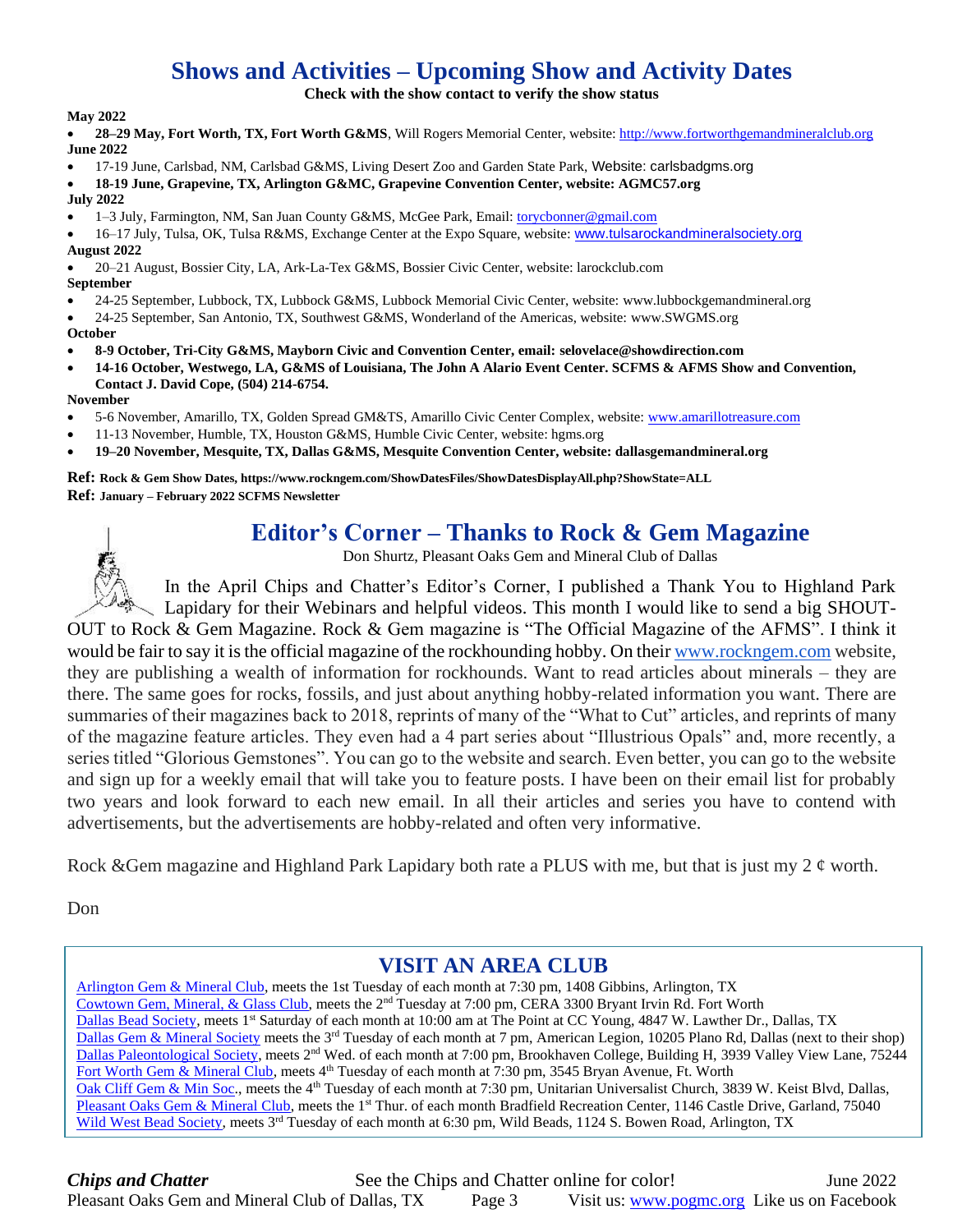# **June Birthstones: Pearl, Alexandrite, and Moonstone**

Don Shurtz, Pleasant Oaks Gem and Mineral Club of Dallas From the June 2014 issue of the Chips and Chatter

Not one, not two, but three recognized birthstones for June. Now that is way too many to write about, but here it goes.



Pearls are one of the few semi-precious gemstones that are not a mineral. Pearl is of organic origin, thus not a mineral. A natural (wild) pearl is formed by successive thin layers of nacre. The pearl starts as an irritant (sand, shell, organic matter, etc.) that gets trapped in the folds of the oyster or other mollusk. The nacre is secreted to coat the irritant. Nacre is composed primarily of calcium carbonate in the mineral form aragonite which is cemented together with the horn-like substance conchiolin. The successive, thin layers of nacre are what gives the pearl its translucent quality. Nacre is also the substance that lines the shells of the mother of pearl. A cultured pearl starts as a small round (or oblong) object placed in the folds of the oyster. The oyster treats this object in the same manner as a natural irritant; it secretes nacre

to coat the object. Once the coating is completed, the pearl is harvested. When we think of pearls most will think of Japan. Japan is still the largest processing center for pearls, but the majority of the cultured pearls come from China and Australia.

Alexandrite is a variety of chrysoberyl that exhibits color change depending on lighting conditions. The favored

alexandrite is red in daylight conditions and red when illuminated by incandescent light. Less favored varieties of alexandrite are yellow to pink in daylight and red with incandescent light. The least favored variety of alexandrite will be yellow in daylight and turn brown with incandescent light. Alexandrite may have been first identified by a Finnish mineralogist, Nils Gustaf Nordenskiöld, and named for the Russian Tsar Alexander II. It was so named as the royal colors of the Tsar are green and red.



The first deposits were from the Ural Mountains in Russia, but other sources have been found in other locations including India, Madagascar, Tanzania, Sri Lanka, Zimbabwe, and Brazil. As with many gemstones, synthetic Alexandrite is made in labs. However, and more often, synthetic corundum treated to change colors or colorchanging spinel is used to simulate the real alexandrite.



Moonstone is a variety of feldspar, or more properly, the combination of two forms of feldspar – orthoclase and albite. The minerals are intermixed as the stone forms, but as it cools, the orthoclase and albite separate into alternating thin stacks of orthoclase and albite. The iridescence observed in moonstone is light reflecting from the alternating layers, a phenomenon known as adularescence. To some, it is the shimmering white light from the stone which reminds them of the moon, thus the name moonstone. Ancient civilizations used moonstone for jewelry. The Romans believed the stone was formed from solidified moon rays. Both the Romans and the

Greeks associated the stone with their lunar deities. Sri Lanka and India are the major producers of moonstone, but it also has been found in the United States, Brazil, and Australia

References: •

- Wikipedia, http://en.wikipedia.org/wiki/
- American Gem Trade Association (AGTA),<http://www.agta.org/gemstones/variation-alexandrite.html>
- About dot com[, http://fengshui.about.com/od/Crystals/f/What-Is-Moonstone.htm](http://fengshui.about.com/od/Crystals/f/What-Is-Moonstone.htm)

Pictures:

- Alexandrite: Wikimedia, http://commons.wikimedia.org/wiki, Photograph by David Weinberg for Alexandrite.net and released to the public domain
- Pearls: Wikimedia, http://commons.wikimedia.org/wiki, photograph by "tanakawho" http://www.flickr.com/photos/28481088@N00/160781390/, Free Content License
- Moonstone: Wikimedia, http://commons.wikimedia.org/wiki, photograph by Wouten Hagens and released to the Public Domain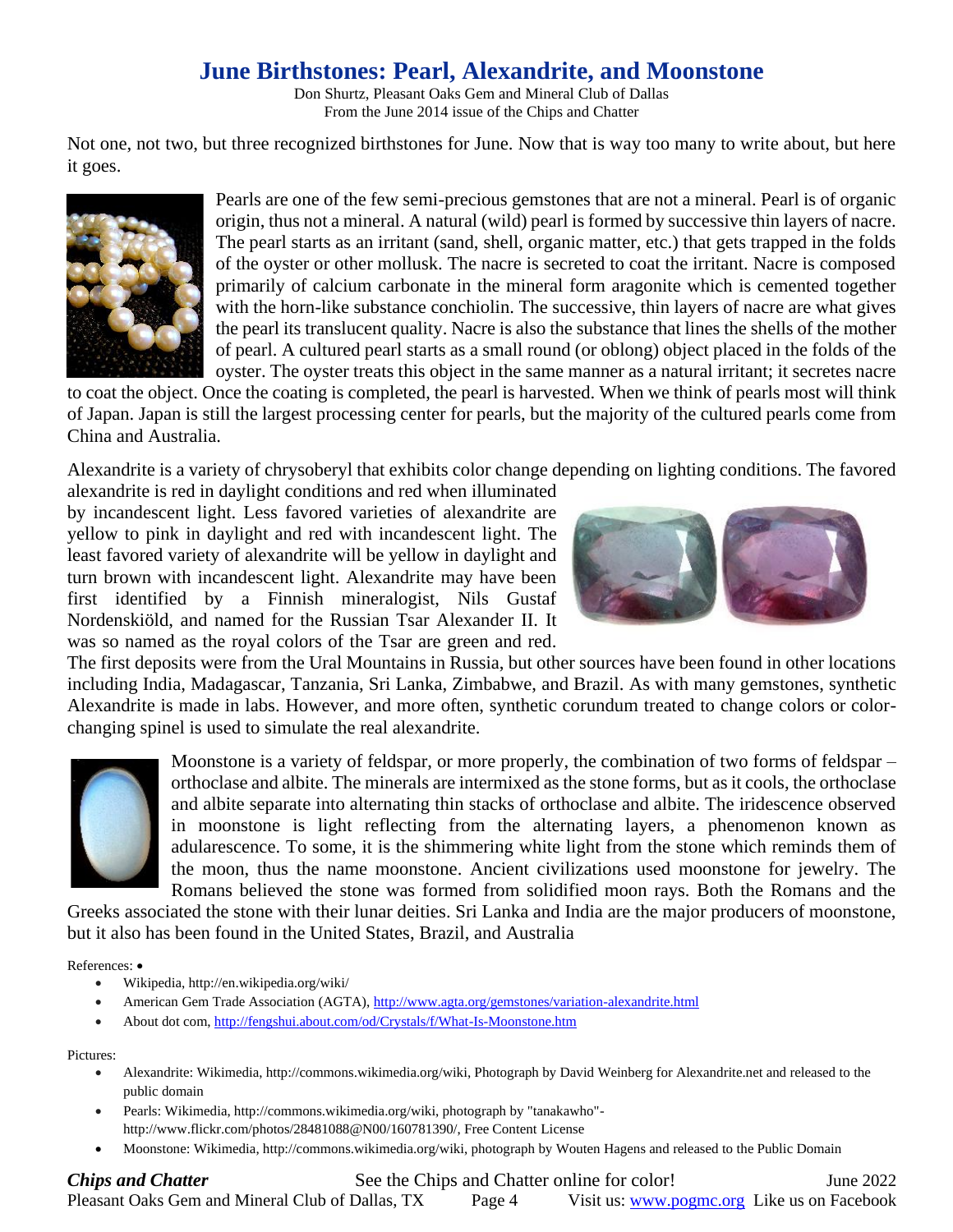### **CLUB OFFICERS FOR 2022**

President: Don Shurtz 1st VP, Programs: Carolyn Grady 2<sup>nd</sup> VP, Field Trips: Judy Wilson Secretary: Amy Vulk Treasurer Ling Shurtz Editor Don Shurtz Contact us by e-mail: [don.shurtz@gmail.com](mailto:don.shurtz@gmail.com) or [L.SHURTZ@gmail.com](mailto:L.SHURTZ@gmail.com) 

#### **Minutes of the May Meeting**

There were no minutes for the May Meeting. For the May meeting, we celebrated Cinco-de-Mayo with a Taco Thursday potluck dinner. There were tacos, taco fixings, salads, chips and dips, desserts, and drinks. We did have to cut the festivities a little short of desired, but we had to get the room cleaned up within our allotted time.

## **JUNE MEETING June 2nd starting at 7:15 PM Bradfield Recreation Center 1146 Castle Drive, Garland, TX Presentation: Video – Surprise Title**

**July Meeting – July 7, Spring Creek Barbeque in Richardson starting at 7:00 PM**

#### **VISITORS ARE ALWAYS WELCOME**

**Copyright Information:** This issue of the Chips and Chatter is copyright © by Don Shurtz. Unless otherwise noted, permission is granted for noncommercial reproduction of articles provided they remain essentially intact and credit is given to the author and original source. Where noted, the author retains the copyright and must be contacted for permission to reproduce the article. All articles may also be used as references provided a citation is given.

### **Bench Tip from Brad Smith**

**By permission of the author, Brad Smith. Received as an email from Brad Smith. Not for commercial use**

In preparing epoxy for use, the important things are to use exactly equal parts of the two components and to thoroughly mix them together. Coloring material can be added at any time. If I'm making just a small amount, I squeeze out equalsized droplets onto a piece of scrap paper or aluminum foil and mix thoroughly with a toothpick.

To mix larger amounts of epoxy, I use a gram scale to weigh the first component. Then I zero the scale and weigh out the same amount of the second component, add coloring if needed, and mix.

If you are using 5-minute epoxy, the mixing needs to move quickly. But I like to work carefully when adding color. So I squeeze out equal-sized droplets side by side on the scrap paper. Then I work with just one of the droplets to add the colors. The 5-minute clock only starts when you mix in the second droplet.

More smart solutions for your jewelry making problems can be found in my metal arts books on Amazon at http://amazon.com/author/bradfordsmith

And if you enjoy these tips on jewelry making, take a look at the sample chapters from:

> Bench Tips 1 - http://amzn.to/1Z6hQ06

> Bench Tips 2 - http://amzn.to/2KCygh4

**Work Smarter & Be More Productive With Brad's "How-To Books"**